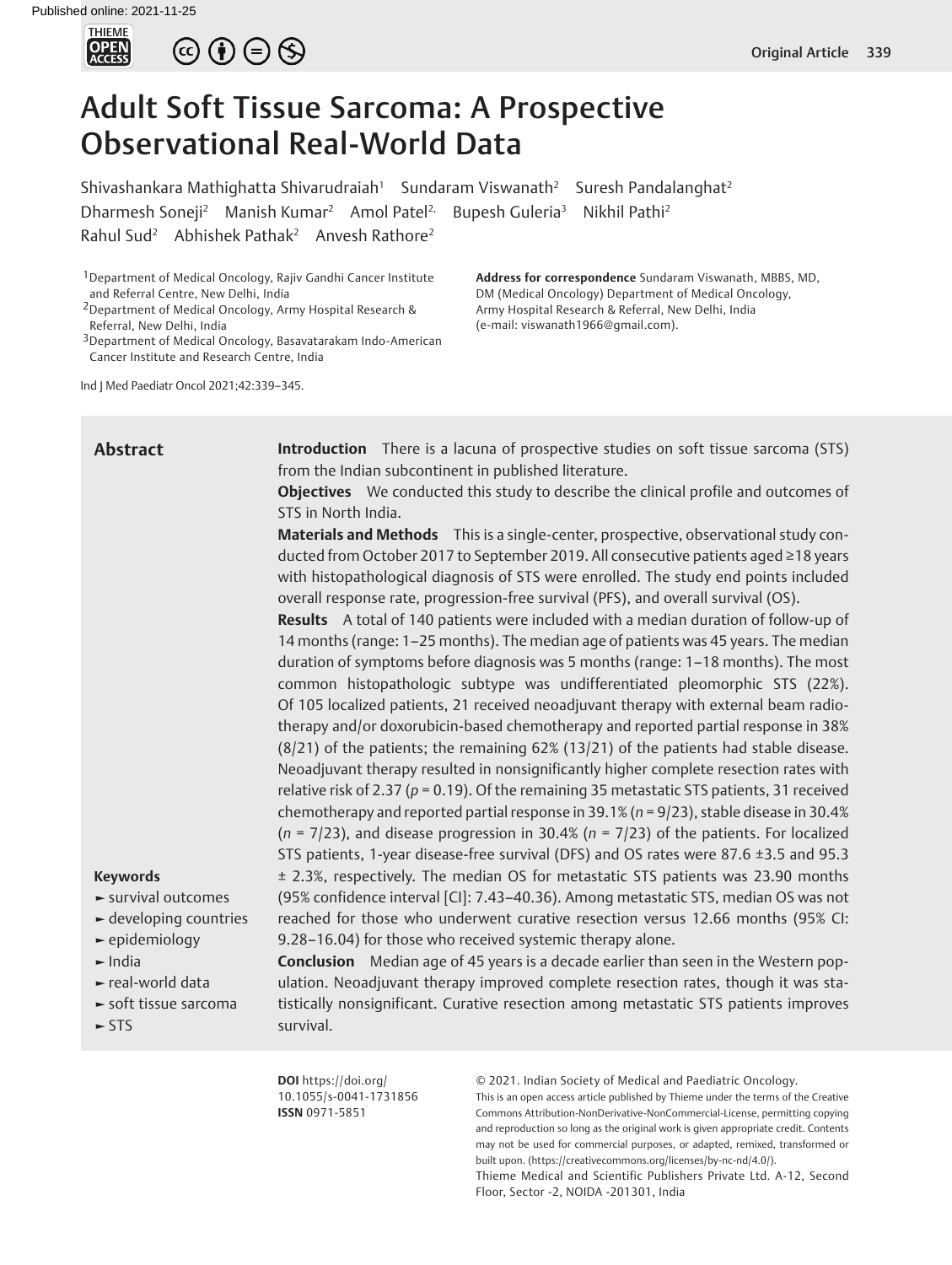## **Introduction**

Soft tissue sarcomas (STSs) constitute around 1% of all cancer types and include a heterogeneous group of more than 50 histopathological subtypes.<sup>1,2</sup> STS can arise from the mesenchymal tissue of any anatomical site. The clinical presentation of STS patients may have various symptom complexes depending on the location of origin, the aggressiveness of the disease, and the extent of spread. The management of resectable STS primarily involves surgery. The addition of perioperative radiotherapy and/or chemotherapy improves disease-free survival (DFS) and overall survival (OS).<sup>3,4</sup> The multimodality approach depends on patient characteristics, anatomical site, histopathological subtype, stage, and available resources.<sup>5</sup> Despite these advances, the overall 5-year survival probability is around 50%.<sup>6</sup>

Similar to other cancers, even among sarcomas, there appear to be significant ethnic and racial influences on clinical profile (such as age, stage at presentation, and tumor grade) and outcomes.<sup>7,8</sup> In addition, in developing countries, due to lack of health awareness, limited access to health and insufficient information among primary care providers may result in delayed diagnosis. This delay in diagnosis may result in advanced disease status and poor outcomes. There is a paucity of prospective studies in STS from the Indian subcontinent and low-to-middle-income countries, as most of the previous studies in the published literature are retrospective case series.9-12 The present study was done prospectively to gain insight into the disease patterns and outcomes of STS in the Indian setup. Understanding STS patients' profile is essential in improving care for sarcoma patients and also for further research, to emphasize the significance of multidisciplinary management, and to raise awareness about the importance of STS collaborative network group in India.

# **Materials and Methods**

This prospective, observational study was conducted from October 2017 to September 2019 at a tertiary care center in India. In this study, we had planned to include total 100 patients of STS, considering 5% level of significance  $(α)$ , 7% margin of error (L), taking 1-year mortality of 13%, $^7$  and assuming 10% drop-outs/attrition/lost to follow-up. Patients aged 18 years and above, with histologically proven STS, were included in the study. Patients with recurrent disease, Ewing's sarcoma (EWS), gastrointestinal stromal tumors, and sarcomas arising from the bone were excluded from the study.

Baseline assessment included demographical data, clinical history, physical examination, histopathology on core-needle biopsy, or surgical sample. For staging, contrast-enhanced computed tomography (CECT)/magnetic resonance imaging (MRI) for the primary tumor and CECT chest or positron emission tomography (PET)/CT for metastatic workup were done. Histopathological subtyping and grading were done as per the World Health Organization classification and Federation Nationale des Centres de Lutte Contre le Cancer (FNLCC) grading system, respectively.<sup>2,13,14</sup> The staging was done as per the American Joint Committee on Cancer eighth edition tumor–node–metastasis staging.15

In the case of localized and resectable oligometastatic STS, patients were treated with surgery. Only lung-limited metastases were considered for resection. The local multidisciplinary team determined the resectability of lung metastases after discussion in the tumor board. Perioperative therapy with radiotherapy ± chemotherapy was considered as per the standard guidelines and/or tumor board decision. Chemotherapy in the adjuvant or neoadjuvant setting included doxorubicin 25 mg/m<sup>2</sup> for 3 days with ifosfamide 3 g/m2 for 3 days once every 21 days except in rhabdomyosarcoma, in whom vincristine, actinomycin D, and cyclophosphamide were used. In the metastatic setting, depending on the treating physician's discretion, doxorubicin 25 mg/m<sup>2</sup> for 3 days with or without ifosfamide 2 to 3  $g/m^2$  for 3 days once every 21 days was used based on fitness, age, and tumor burden.

In the neoadjuvant setting, response assessment was done after 4 weeks of completion of radiotherapy or after three cycles of chemotherapy. The response assessment was done using the RECIST version 1.1 response criteria.

At the end of therapy, CT/MRI of the primary site and CT chest were done to document disease status. Patients who have achieved remission or stable disease were followed-up once in every 3 months with clinical evaluation. CT/MRI of the primary site and CT chest were done in every 6 months, in the first 2 years, and then annually in surgically treated patients. Patients treated with palliative chemotherapy and those who achieved at least stable disease were followed-up with repeat imaging in every 3 months or at clinical progression. For analysis of results, patients who belonged to stage IA to Stage IIIB were grouped under localized STS cohort and those with lymph-nodal or distant metastases under stage IV or metastatic disease. DFS was defined as the time from the date of biopsy to the time of disease recurrence or death, whichever occurred first. Progression-free survival (PFS) was defined as the time from the date of biopsy to the time of progression or death, whichever occurred first. OS was defined as the time from the date of biopsy to the time of death due to any cause. Data regarding the recurrence/progression of the disease and survival were noted. The study was conducted after due approval from the Institutional ethics committee, Army Hospital (R & R), Delhi Cantt (Institutional Ethical Committee Rge no: 99/2017, Date: October 24, 2017). The procedures followed were in accordance with the ethical standards of the responsible committee on human experimentation (institutional or regional) and with the Helsinki Declaration of 1964, as revised in 2013. All patients provided written informed consent for participating in this study.

## **Statistical Analysis**

Data were analyzed with SPSS software version 25.0, Released 2017, SPSS for Windows, SPSS Inc., Chicago, Illinois, United States. Descriptive statistics were used for defining the study population and baseline disease characteristics. A Chi-square test was used for the analysis of categorical variables in the study. Kaplan–Meier curves were plotted for survival analyses. A log-rank test was used to compare the data in different groups.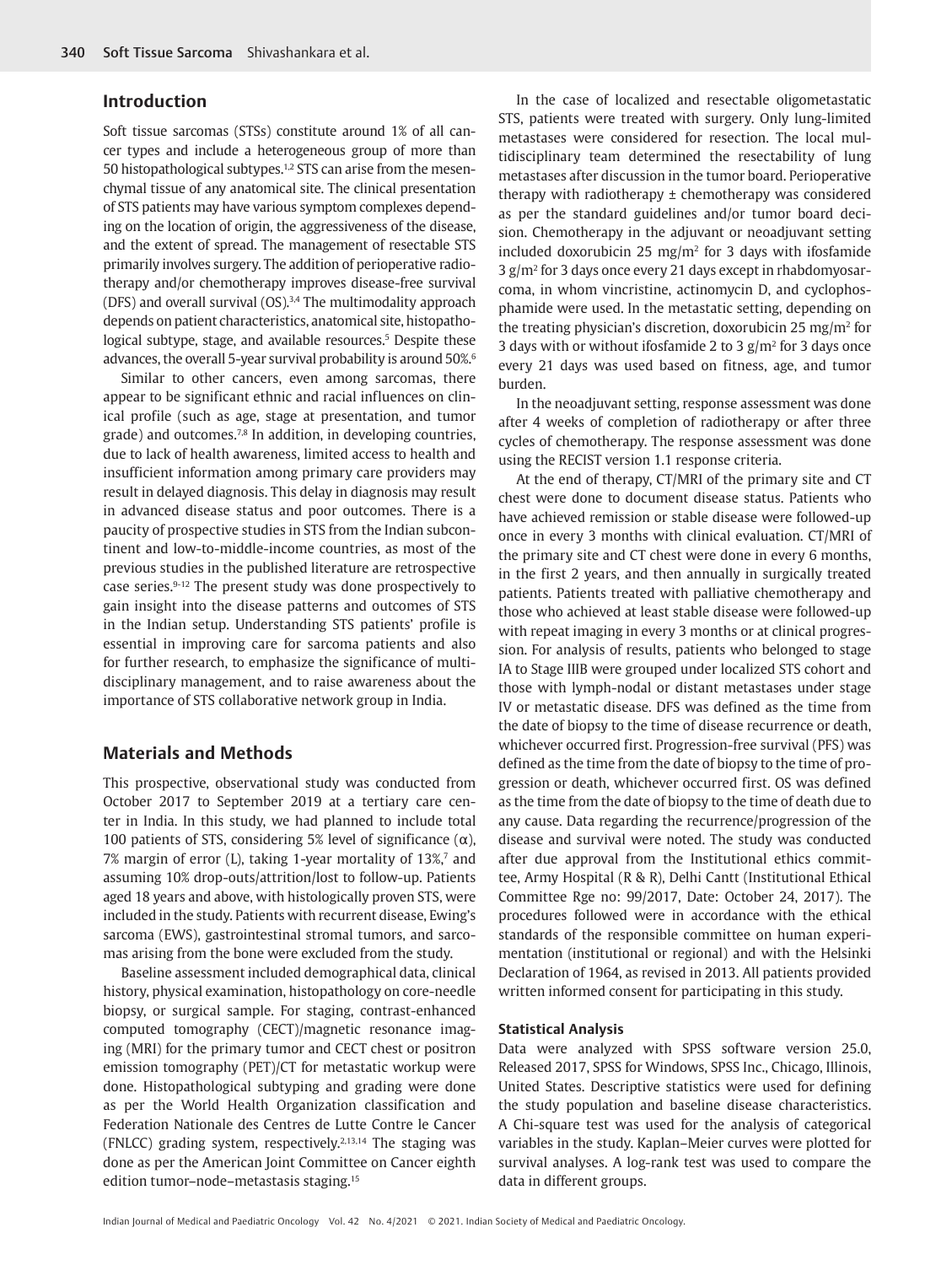## **Results**

A total of 140 patients of histologically proven STS were included in the study. The median age of the patients was 45 years (range: 18–84 years), and 54.3% (*n* = 76) were male. The median duration of symptoms before presentation was 5 months (range: 1–18 months). Extremity sarcoma constituted the most common type constituting 54.3%, followed by trunk sarcoma (17.86%), retroperitoneal sarcoma (14.29%), thoracic and abdominal visceral sarcomas (9.29%), and head-and-neck sarcomas (4.29%). The most common presentation was swelling seen in 70% (*n* = 99) of the patients; the swelling was painless in 58.5% (*n* = 82) and painful in 12.5% (*n* = 17) of the patients. Other complaints at presentation were abdominal pain in 15% of the patients and weight loss, constitutional symptoms, dry cough, breathlessness, radiculopathy, and bleeding per vagina, each in <10% of the patients. Thirty-five patients had lymph node or distant metastases. The most common site of distant metastases was lungs as seen in 65% of the patients (*n* = 23/35), followed by liver in 25% of the patients (*n* = 9/35). Other sites included pleura (8.5%), spine (8.5%), musculoskeletal (5.6%), and brain (2.8%). The most common histopathologic subtypes were undifferentiated pleomorphic STS (22%), followed by leiomyosarcoma (19%) and synovial sarcoma (16%). The baseline demographic and clinical characteristics of the study population are summarized in **►Table 1**.

Translocations were assessed in 10% (*n* = 14) of the patients. Of these 11 suspected synovial sarcoma patients, 10 tested positive for X: 18 translocation. In another two probable myxoid liposarcoma patients, one turned out positive for t (12;16)(q13;p11), that is, TLS-CHOP. Furthermore, one round blue cell sarcoma of the abdomen had t (11;22)(p13;q12), that is, EWS–Wilms' tumor 1, conforming to desmoplastic small round cell tumor. Consequently, out of 14 patients, accurate subtyping of STS could be done in 12 patients with the molecular studies. The FNLCC grading was available in 88.6% of the patients (*n* = 124); 35% (*n* = 49) of the patients had grade 3, followed by grade 2 in 34.3% (*n* = 48), and grade 1 in 19.3% (*n* = 27) of the patients. In the remaining 11.4% of the patients ( $n = 16$ ), FNLCC grading could not be evaluated due to various reasons including missing data, insufficient test material, and inapplicability to certain histopathological subtypes such as alveolar STS, angiosarcoma embryonal, and alveolar rhabdomyosarcoma.15

#### **Treatment Patterns**

Of 105 patients with localized disease, 92 patients had wide local excision, 5 patients required amputation, and, in 8 patients, tumor was not resectable. Among 97 resected patients, 21 patients received neoadjuvant therapy, 58 patients received adjuvant therapy, and 26 patients underwent surgery alone. Of 21 patients receiving neoadjuvant therapy, 10 patients received radiotherapy (preoperative radiotherapy 50 Gy with 2 Gy/# over 25 days) and 8 patients received chemotherapy (doxorubicin 25 mg/m<sup>2</sup> for 3 days  $+$  ifosfamide 2–3  $g/m^2$  for 3 days in a 3-week cycle). Three patients received both radiotherapy and chemotherapy

before surgery. Fifty-eight patients received adjuvant therapy in the form of external beam radiotherapy (*n* = 28) or doxorubicin-based chemotherapy (*n* = 16) or both (*n* = 14). Of the 21 patients receiving neoadjuvant therapy, partial response was seen in 38% (*n* = 8/21) of the patients, and the remaining  $62\%$  ( $n = 13/21$ ) had stable disease. In the neoadjuvant group, 90.5% of the patients (*n* = 19/21) had complete resection (R0) as compared with 76.3% of the patients (*n* = 58/76) among those who underwent upfront surgery. The relative risk of having incomplete resection in upfront surgery cohort compared with that of postneoadjuvant therapy cohort was 2.37 (95% confidence interval [CI]: 0.59– 9.4;  $p = 0.19$ ).

Among 35 metastatic STS patients, 31 patients received chemotherapy; majority (65.7%, *n* = 23/35) received it as palliative therapy and 39.7% (*n* = 8/35) of the patients were treated with curative intent (with surgery + chemotherapy [doxorubicin 25 mg/m<sup>2</sup> for 3 days + ifosfamide 2–3 g/m<sup>2</sup> for 3 days in a 3-week cycle]) in adjuvant setting, following resection of both primary tumor and metastases. Of 23 patients receiving palliative chemotherapy, partial response was seen in 39.1% (*n* = 9/23) and stable disease in 30.4% (*n* = 7/23) of the patients; disease progression was reported in 21.8% (*n* = 7/23) of the patients.

## **Survival Outcomes**

Among localized STS patients, 36 patients had a recurrence or progressive disease. These were 16 local recurrences and 18 distant metastases. And also, six deaths (5.7%, *n* = 6/105) had occurred in localized STS patients. In metastatic STS patients, there were 14 (40%, *n* = 14/35) deaths and 23 (65.7%, *n* = 23/35) patients had disease progression.

After the median follow-up of 14 months (1–25 months), the 1-year PFS and OS rates were  $75.8 \pm 3.1$  and  $87.4 \pm 3.1$ %, respectively. For localized STS patients, the median DFS was 20.93 months (95% CI: 18.09–23.77); 1-year DFS and OS rates were  $87.6 \pm 3.5$  and  $95.3 \pm 2.3$ %, respectively. For metastatic STS patients, the median PFS and OS were 9.83 months (95% CI: 4.8–14.85) and 23.90 months (95% CI: 7.43–40.36), respectively. One-year PFS and OS rates were 36.53 ± 9.8 and 61.97 ± 9.1%, respectively (**►Fig. 1**).

In stage-IV STS patients (*n* = 35) and those who had curative-intent/definitive therapy (*n* = 8), the median PFS was 20.43 months (95% CI: 5.83–35.02) as compared with 6.83 months (95% CI: 4.92–8.74) in those in palliative therapy cohort ( $n = 27$ ). The median OS was not reached in the curative intent therapy cohort, whereas it was 12.66 months (95% CI: 9.28–16.04) in the palliative therapy cohort, as shown in **►Figs. 2A** and **B** .

## **Discussion**

STSs are a rare and heterogeneous group of malignant tumors arising from the mesenchymal tissue. As per cancer statistics in the United States, the incidence of STSs is approximately 0.72%,<sup>1</sup> whereas incidence data on STSs in India are unknown as studies in published literature are limited to the retrospective institutional case series.<sup>9-12</sup>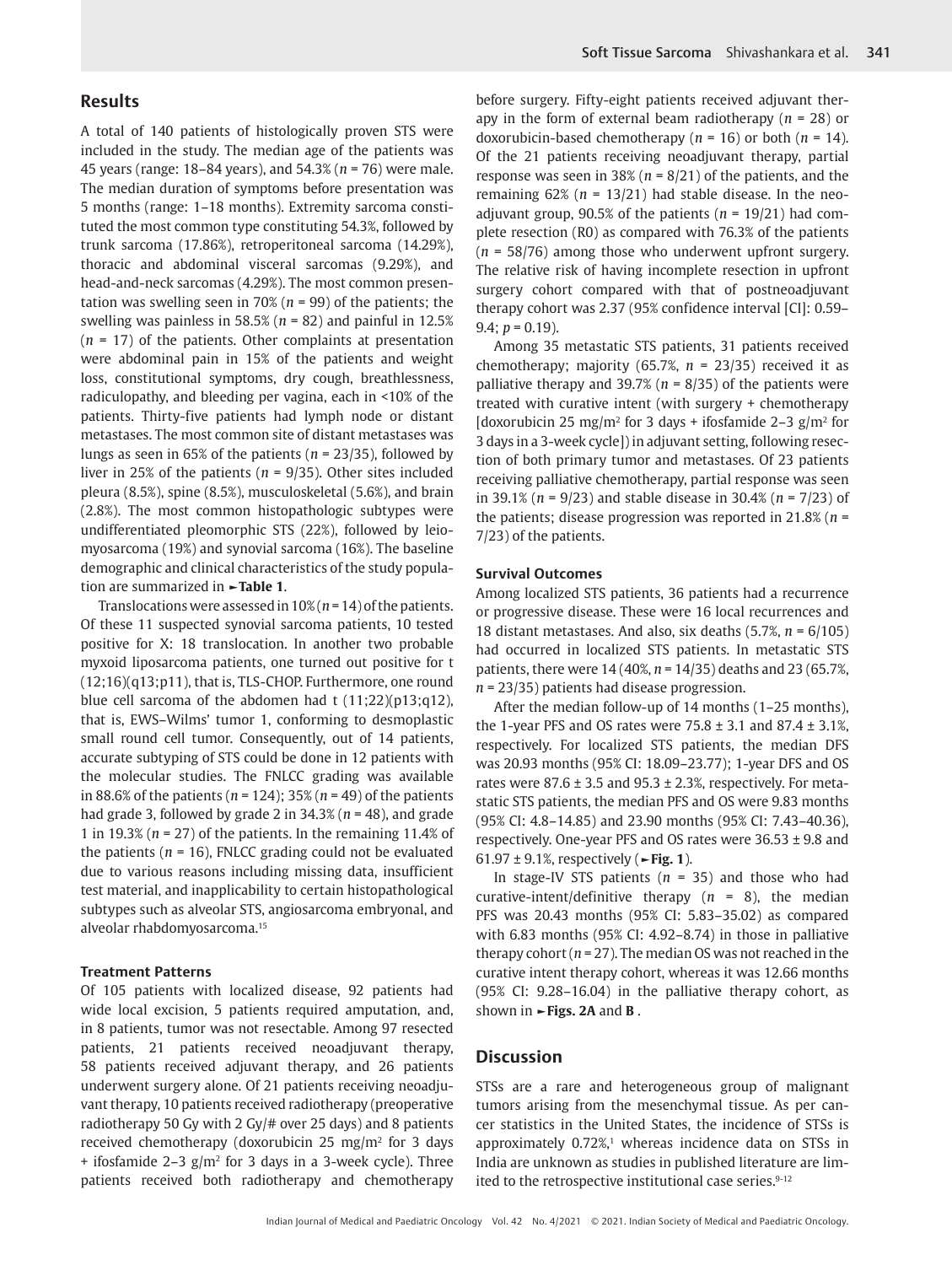**Table 1** Baseline demographic and clinical characteristics of the study population

| Parameter                                      | Value       |  |  |  |  |  |
|------------------------------------------------|-------------|--|--|--|--|--|
| Age in years, median (range)                   | $45(18-64)$ |  |  |  |  |  |
| Male, $n$ $(\%)$                               | 76 (54.3)   |  |  |  |  |  |
| Female, n (%)                                  | 64(45.7)    |  |  |  |  |  |
| Duration of symptoms in months, median (range) | $5(1-18)$   |  |  |  |  |  |
| Type of sarcoma, n (%)                         |             |  |  |  |  |  |
| Extremity sarcoma                              | 76 (54.3)   |  |  |  |  |  |
| Trunk sarcoma                                  | 25 (17.86)  |  |  |  |  |  |
| Retroperitoneal sarcoma                        | 20 (14.29)  |  |  |  |  |  |
| Thoracic and abdominal visceral sarcoma        | 13 (9.29)   |  |  |  |  |  |
| Head and neck sarcoma                          | 6(4.29)     |  |  |  |  |  |
| Histopathologic subtypes                       |             |  |  |  |  |  |
| Undifferentiated pleomorphic STS               | 31(22.1)    |  |  |  |  |  |
| Leiomyosarcoma                                 | 26(18.6)    |  |  |  |  |  |
| Synovial sarcoma                               | 23(16.4)    |  |  |  |  |  |
| Liposarcoma                                    | 21(15)      |  |  |  |  |  |
| <b>MPNST</b>                                   | 12(8.6)     |  |  |  |  |  |
| Fibrosarcoma                                   | 8(5.7)      |  |  |  |  |  |
| Rhabdomyosarcoma                               | 5(3.6)      |  |  |  |  |  |
| Angiosarcoma                                   | 4(2.9)      |  |  |  |  |  |
| Others                                         | 10(14)      |  |  |  |  |  |
| Tumor characteristics, n (%)                   |             |  |  |  |  |  |
| T stage                                        |             |  |  |  |  |  |
| T1                                             | 20 (14.29)  |  |  |  |  |  |
| T <sub>2</sub>                                 | 54 (38.57)  |  |  |  |  |  |
| T <sub>3</sub>                                 | 35(25)      |  |  |  |  |  |
| T <sub>4</sub>                                 | 31 (22.14)  |  |  |  |  |  |
| N stage                                        |             |  |  |  |  |  |
| N <sub>0</sub>                                 | 132 (94.29) |  |  |  |  |  |
| N <sub>1</sub>                                 | 8(5.71)     |  |  |  |  |  |
| M stage                                        |             |  |  |  |  |  |
| M <sub>0</sub>                                 | 109 (77.80) |  |  |  |  |  |
| M1                                             | 31 (22.20)  |  |  |  |  |  |
| FNLCC grade, n (%)                             |             |  |  |  |  |  |
| Grade 1                                        | 27 (19.30)  |  |  |  |  |  |
| Grade 2                                        | 48 (34.30)  |  |  |  |  |  |
| Grade 3                                        | 49 (35.00)  |  |  |  |  |  |
| Grade unknown (Gx)                             | 16 (11.40)  |  |  |  |  |  |
| Cancer stage, n (%)                            |             |  |  |  |  |  |
| IA                                             | 6(4.29)     |  |  |  |  |  |
| $\sf IB$                                       |             |  |  |  |  |  |
|                                                | 18 (12.86)  |  |  |  |  |  |
| $\ensuremath{\mathsf{II}}$                     | 8(5.71)     |  |  |  |  |  |
| <b>IIIA</b>                                    | 46 (32.86)  |  |  |  |  |  |
| IIIB                                           | 27 (19.29)  |  |  |  |  |  |
| ${\sf IV}$                                     | 35(25)      |  |  |  |  |  |

Abbreviations: FNLCC, Federation Nationale des Centres de Lutte Contre le Cancer; MPNST, malignant peripheral nerve sheath tumor; STS, soft tissue sarcoma.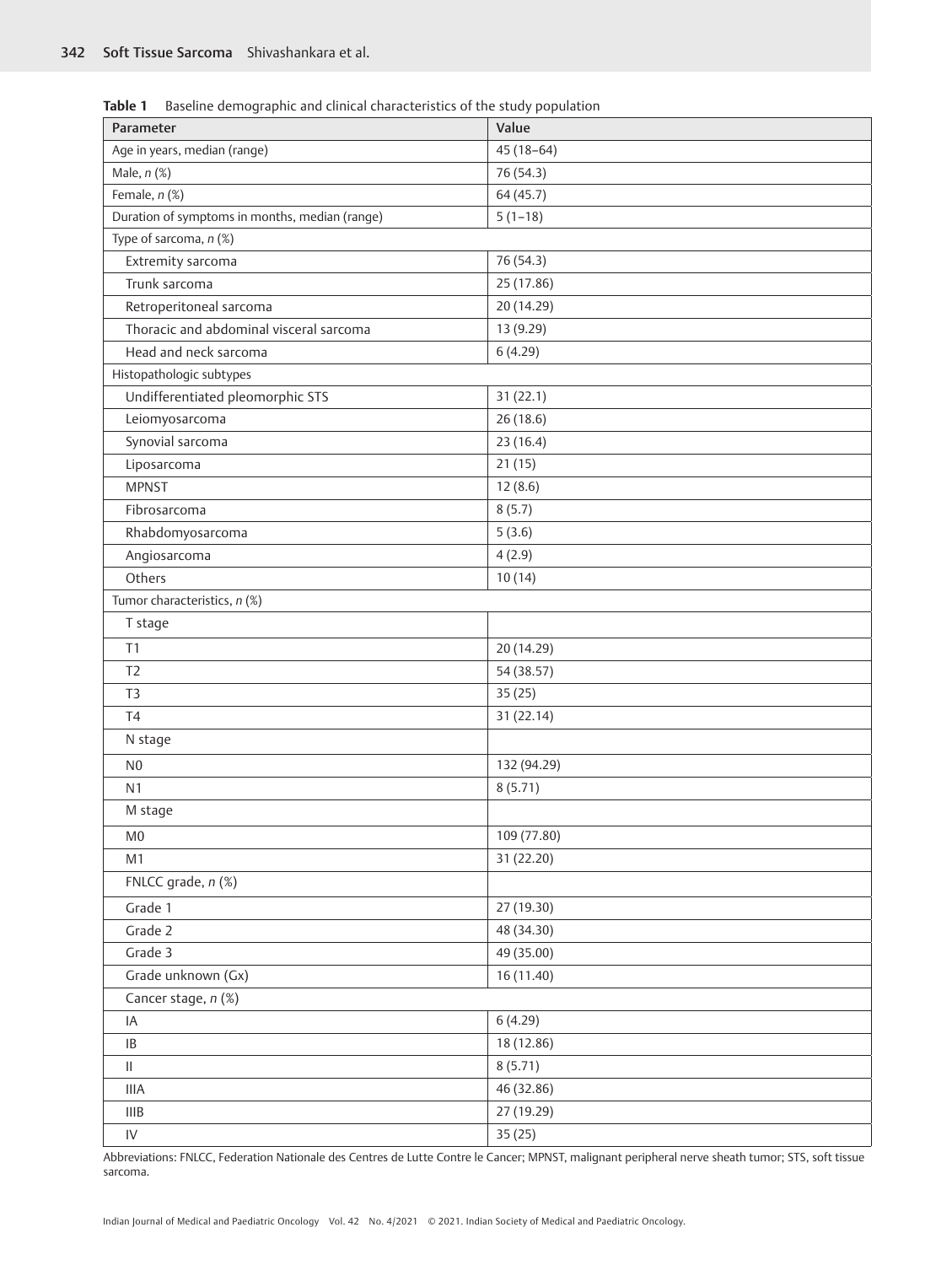

**Fig. 1** Kaplan–Meier estimate of progression-free survival (**A**) and overall survival (**B**) between localized soft tissue sarcoma (stage I– stage IIIB) and metastatic soft tissue sarcoma (stage IV). CI, confidence interval; PFS, progression-free survival; OS, overall survival; SE, standard error.



**Fig. 2** Kaplan–Meier estimate of progression-free survival (**A**) and overall survival (**B**) among metastatic soft tissue sarcoma patients by type of therapy. CI, confidence interval; NP, not reported; PFS, progression-free survival; OS, overall survival, Mo, months.

STS incidence increases with age, with the reported median age in Western literature falling in the sixth decade.<sup>16-18</sup> In our study, the median age was 45 years, which was comparable to that of other studies from different parts of India, as shown in **►Table 2**. The median age in the Indian subcontinent is a decade earlier than that in the developed countries. This early occurrence may be due to differing age spectrums of the population in developed countries and India, as a significant proportion of the Indian population is young. A slight male preponderance with a male-to-female ratio of 1.4:1 is reported similar to other studies.<sup>22</sup>

Fifty percent of the patients had symptoms for more than 5 months before diagnosis. Painless nature of swelling compounded with a lack of health awareness and limited access to health care results in delayed diagnosis of these tumors.23 Besides, lack of health expertise among primary health care providers to accurately differentiate sarcomas from more common benign soft-tissue tumors may result in an inadvertent excision and further delay in referral. This delay in diagnosis may hamper the management of the disease and may affect limb salvage and patient survival.<sup>10</sup> Clinical presentation and management also depend on the anatomical site of origin. In our study, extremity was the most common site, followed by trunk (chest and abdominal wall) and retroperitoneum. The study by Shukla and Deo also reported

extremity as the most common followed by chest and trunk. On the other hand, Rastogi et al reported extremity followed by retroperitoneum as the most frequent sites.<sup>12</sup>

Being a rare tumor with more than 50 subtypes makes histopathological subtyping difficult. STSs are often labeled high-grade sarcomas or undifferentiated pleomorphic sarcomas when specific lines of differentiation are not identified.2 In our study, undifferentiated pleomorphic sarcoma was the most common histopathological subtype, followed by leiomyosarcoma and synovial sarcoma. On the other hand, most Indian studies reported synovial sarcoma as the most common histopathological type, as shown in **►Table 2**. 9,10,12 However, with standardization of diagnostic criteria and extended immunohistochemistry, some of the undifferentiated pleomorphic sarcomas can be reclassified into specific subtypes.<sup>24</sup>

Furthermore, translocation studies may sort out a few discrepancies, as shown in the GENSARC study.25 In our study, at least in 12 cases (i.e., ~9%), translocation studies were reclassified to a specific subtype. As discussed above, histopathological subtyping is complex and has poor reproducibility. Several simple histopathological grading systems have been proposed which also provide a better prognostic model. Most commonly used and validated in various studies is the three-tier FNLCC grading system.14,26

Management of localized STSs involves a multidisciplinary approach, with surgery being the important modality of therapy. Radiotherapy or chemotherapy in a perioperative setting improves outcomes in tumors of size ≥5 cm, deep seated, or high grade.<sup>27</sup> Preoperative therapy is associated with increased ease of resection, decreased local recurrence, reduced late toxicity, and a trend toward improved survival outcomes.3,28,29 Our study was not randomized, and neoadjuvant therapies were considered in relatively advanced tumors on a case-to-case basis after tumor board discussions. We observed nonsignificantly higher complete resection rates in the neoadjuvant cohort.

In our study, 1-year PFS and OS rates were 75.8 and 87.4%, respectively, for the overall cohort. In a large retrospective study in Germany based on 24,753 patients' survival data, the reported median survival was 5.83 years and a 1-year survival probability was 77%.<sup>30</sup> For localized STS patients, the median DFS estimate was 20.93 months, with 1-year DFS and OS rates being 87.6 and 95.3%, respectively. Bajpai et al reported that 3-year PFS and OS were 48 and 64%, respectively. The outcomes in other Indian studies are shown in **►Table 2**. The variation in survival outcomes reflects the study population's heterogeneity, such as stage, histological subtypes, grades, and use of different treatment options.

Among metastatic STS patients, the majority received systemic chemotherapy therapy. Still, 25% of the patients also underwent curative resection surgery of both locoregional disease and metastases followed by systemic therapy. In the METASARC observational study, 48.6% of the patients received definitive therapy for locoregional disease and metastases.31 In our study, the majority of the patients had unresectable metastases.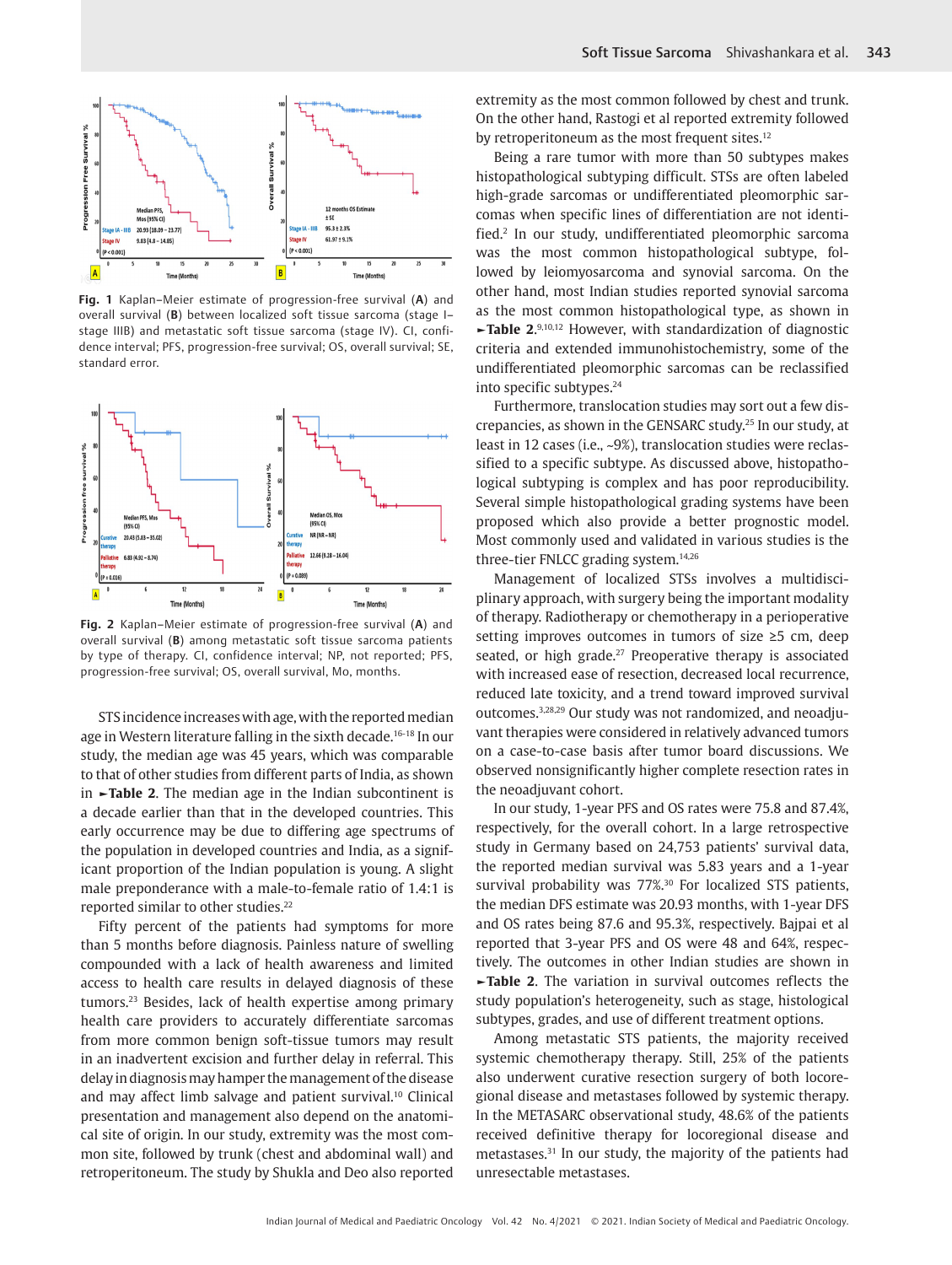| Author.                                                            | ney additions stadies if only india in pabilshed interacant<br>Type of study | Sample size/                   | Median age                                      | Most common histo-                                                  | <b>Median</b> | <b>Outcomes</b>                                          |
|--------------------------------------------------------------------|------------------------------------------------------------------------------|--------------------------------|-------------------------------------------------|---------------------------------------------------------------------|---------------|----------------------------------------------------------|
| Institution                                                        |                                                                              | type of STS                    | (years)/M:F                                     | pathology, (%)                                                      | follow-up     |                                                          |
| (year of study)                                                    |                                                                              |                                |                                                 |                                                                     | (mo)          |                                                          |
| Bansal et al.<br>CRI, Dehradun<br>$(2018)^{19}$                    | Retrospective<br>analysis                                                    | 43/extremity<br>sarcoma        | 48/1.8:1                                        | 1. Pleomorphic<br>sarcoma, (20.9%)<br>2. Synovial sarcoma,<br>16.2% | 47            | At median fol-<br>low-up, EFS: 41.49%<br>and OS: 47.64%; |
| Bajpai et al,<br>TMH, Mumbai<br>$(2018)^9$                         | Retrospective<br>analysis                                                    | 189/extremity<br>sarcoma       | 41/1.7:1                                        | 1. Synovial sarcoma<br>(31%)                                        | 51            | 3-year EFS: 48%, and<br>OS:64%;                          |
| Gupta et<br>al. Wenlock<br>Hospital,<br>Mangalore<br>$(2009)^{20}$ | Retrospective<br>study                                                       | 51/all types                   | Fourth and Fifth<br>decades/1.36:1              | 1. Liposarcoma<br>(17.5%)<br>2. Leiomyosarcoma<br>(15.7%)           | <b>NR</b>     | <b>NR</b>                                                |
| Badanale et al,<br>TMH, Mumbai<br>$(2009)^{11}$                    | Histopathologic<br>review of<br>biopsies                                     | 328/trunk and<br>extremity STS | 40.5/1.7:1                                      | 1. Synovial sarcoma<br>16%<br>2. Leiomyosarcoma<br>11.3% (45/328)   | <b>NR</b>     | <b>NR</b>                                                |
| Rastogi et al<br>AllMS, New<br>Delhi, (2018) <sup>12</sup>         | Retrospective<br>analysis of<br>prospective<br>database                      | 156/advanced<br><b>STS</b>     | 41<br>$(17-77)/1.73:1$                          | 1. Synovial sarcoma<br>(22%)<br>2. MPNST (16%),                     | 13 months     | Median OS: 16<br>months                                  |
| Shukla and<br>Deo AllMS,<br>New Delhi,<br>2011 10                  | Retrospective<br>analysis of<br>prospective<br>database                      | 300/all types                  | 40.6<br>$(10 - 85)/2:1$                         | 1. Synovial sarcoma<br>(15%)<br>2. MFH (13.9%).                     | <b>NR</b>     | <b>NR</b>                                                |
| RGCI, Delhi<br>Tiwari et al,<br>2017 21                            | Retrospective<br>study                                                       | 112/extremity<br>and trunk     | Approximately<br>50% were less<br>than 50 years | 1. Synovial sarcoma<br>(23.2%)<br>2. UPS (22.3%)                    | <b>NR</b>     | 5-year EFS:42.1%,<br>OS: 73.1%                           |

**Table 2** Key adult STS studies from India in published literature

Abbreviations: AIIMS, all India Institute of Medical science; CRI, Cancer Research Institute; EFS, event free survival; F, female; M, male; MFH, malignant fibrous histiocytoma; MPNST, malignant peripheral nerve sheath tumor; NR, not reported; OS, overall survival; RGCI, Rajiv Gandhi Cancer Institute; STS, soft tissue sarcoma; TMH, Tata Memorial Hospital; UPS, undifferentiated Pleomorphic sarcoma.

The presence of metastases predicts a dismal outcome in STS, mainly if resection of both primary and metastases is not feasible. The median PFS and OS of metastatic STS patients in our study were 9.83 months (95% CI: 4.8– 14.85) and 23.90 months (95% CI: 7.43–40.36), respectively. A retrospective analysis of 156 advanced STS patients from North India reported a median OS of 16 months.<sup>12</sup> Another study from the United States of 363 metastatic STS patients reported a median OS of 22 months and 17 months among treated and untreated patients, respectively.18 The basis of a good outcome in our metastatic patients may be a result of improved outcomes in 25% of these patients who underwent complete resection. Among those who underwent curative resection, median OS was not reached as compared with 12.33 months among those who received palliative therapy alone. In the METASARC study, those who received locoregional therapy/definitive therapy had a better probability of survival.<sup>31</sup> Similarly, the European Organization for Research and Treatment of Cancer Soft Tissue and Bone Sarcoma Group reported a 38% 5-year OS among 255 STS patients who underwent metastasectomy.32

# **Strengths and Limitations**

Our study being prospectively conducted helps to understand the spectrum of STS patients managed at a tertiary care center. It highlights the difficulties in accurate histological subtyping in a real-world setting. It acts as a stepping stone for further studies in a neoadjuvant setting and oligometastatic STS. The limitations of this study include the retrospective design, single-center study nature, and small sample size with a short follow-up; randomized trials with long-term follow-up are needed to delineate differences in the outcomes better.

# **Conclusion**

The median age of STS patients is a decade earlier than that in developed countries. Undifferentiated pleomorphic STS was the most frequent histological type. The median OS was not reached for localized STS patients, with 1-year OS rate being 95.3 ± 2.3%. The median OS for metastatic STS patients was 23.90 months (95% CI: 7.43–40.36). Among metastatic STS, the median OS was not reached for those who underwent curative resection versus 12.66 months (95% CI: 9.28– 16.04) for those who received systemic therapy alone. STS requires a dedicated multidisciplinary team for appropriate management. To advance sarcoma care and research in India, multiple institutes should cooperate and form the Indian sarcoma network group.

#### **Conflicts of Interest**

There are no conflicts of interest to declare.